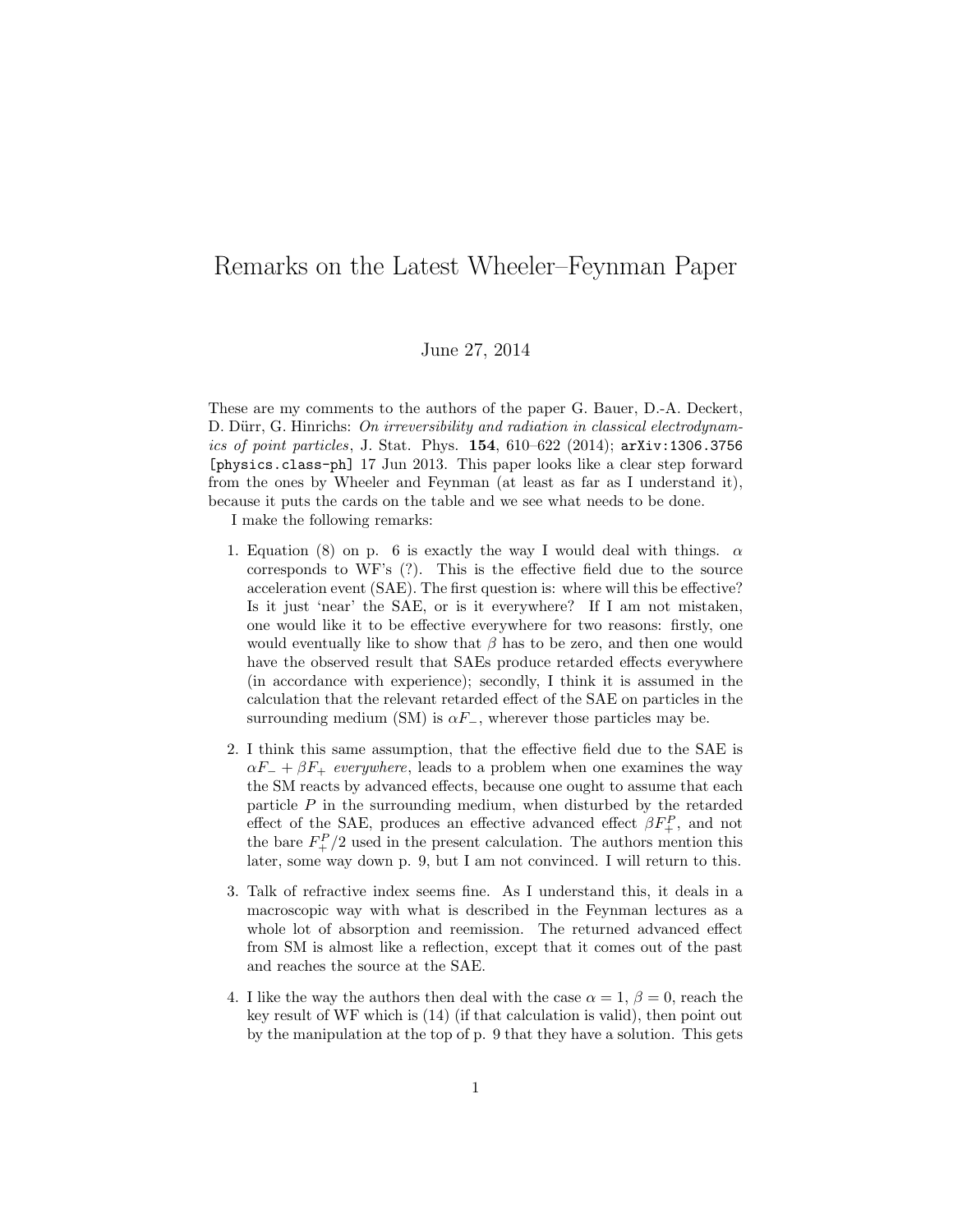round the logical problem that WF run into over this point (I described it elsewhere).

- 5. Is the paragraph "At first sight" on p. 9 really necessary? It seems obvious.
- 6. The following paragraph "the advanced fields of the surrounding particles are not cancelled by the same reasoning as for the source" is perhaps my main problem. It is good to find the claim stated so clearly. Did WF mention that question? I don't think they noticed this difficulty at all. Here the authors say that "The acceleration of a surrounding charge, in turn, is expected to deviate little from an equilibrium value." But I am just not convinced that this will stop the surrounding medium (SM) from cancelling the advanced effect due to a given particle  $P$  in that medium. Surely, electromagnetic effects superpose even in this new theory, and when  $P$  is shaken by the retarded effects of the SAE, the extra fields it produces (above noise) will be coherent with those produced by other  $P'$ in SM (in response to the retarded effects of the SAE). On top of all the noise will be precisely what is required to cancel the advanced effects due to  $P$  (in response to the retarded effects of the SAE) and the theory breaks down, because one was using those advanced effects to cancel the advanced effects due to SAE and boost the retarded effects due to SAE to the full  $F_$  rather than just  $F_+/2$ .
- 7. To get round this, the SM has to do something clever, perhaps on a thermodynamic level or something like that. I can't see what. Alternatively, as Deckert suggested to me, one might try to say that effective fields in this case are only effective near the acceleration events, not everywhere. This then becomes a crucial issue. The problem is that one wanted  $F_-\mathcal{L}$  to be effective everywhere throughout the SM in order to do the calculation.
- 8. It seems to me that, as things stand, one is stuck with assuming that effective fields are effective everywhere, and that the advanced reaction of a P in SM is therefore  $\beta F_+$  rather than  $F_+/2$ . Then what one obtains in the general case of equation (8) is this. P is affected by  $\alpha F_-\$  and SM responds with  $\alpha\beta(F_--F_+)$ , but P was also earlier affected by  $\beta F_+$  and SM responds there with  $\beta \alpha (F_+ - F_-)$ , whence the net response of SM at the SAE is zero. Of course, this model is time-symmetric. Here we conclude that there is only one solution to the WF problem, viz.,  $\alpha = 1/2 = \beta$ .
- 9. I find it striking that just assuming that SM can 'disregard' or 'stamp out' the effective field phenomenon means that one escapes, at least potentially, from having to accept the time-symmetric solution in the last point. One can at least play with a whole set of solutions  $\{\alpha, \beta\}$  such that  $\alpha + \beta = 1$ , even though it remains to show why one might not have  $\alpha = 1/2 = \beta$  in some real world situation. Put another way, without this ability of SM to stamp out the effective field phenomenon, one couldn't even begin to use this idea. But this is the stumbling block for me. I don't see why a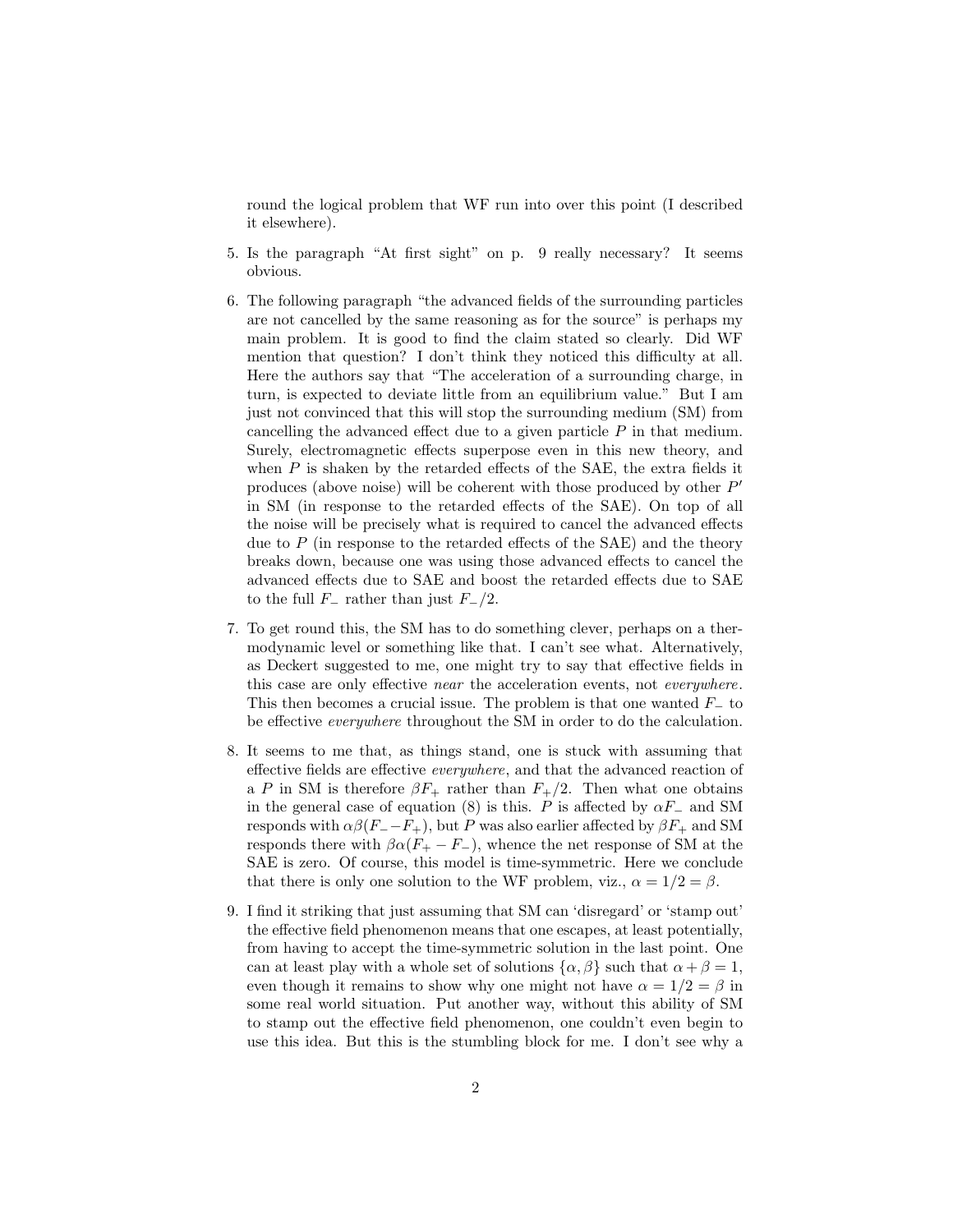noisy SM would not notice the coherent effects on it from even the small acceleration of one of its members, and return them coherently to that member.

- 10. Apart from this difficulty, which I hope one can explain away, I like the clean description on p. 9 (end of Sect. 2) of what one hopes will come from equation (8) in the general case. One would have a whole set of solutions to choose from and the only remaining question is: Why should our world generate  $\beta = 0$  as the solution we actually see?
- 11. As an aside, perhaps ridiculous (sic), has anyone ever looked to see if there are advanced effects, i.e., look at a test charge, then shake the source at a suitable later time to see . . . ? Would we recognise an advanced effect if we saw one?
- 12. In Sect. 4, p. 10, we have: "Wheeler and Feynman's computation of radiation damping is completely independent of the precise arrangement of the surrounding particles as well as their physical properties like their particular masses or charges." Equation (14) cries out for explanation. I thought Fink's time-reversal mirror might be somehow related. He mentions WF in his papers and it seems to me that this theory inspired his work. The mirror is like an absorber surrounding the source. The retarded field from the SAE is detected and reversed by computers, returning to the position of the source as another retarded signal, of course, hence arriving after the SAE. It seems like the surrounding medium SM in WF does something like this, but as an advanced signal which can therefore arrive at the source at the SAE. But what you get from WF in response to  $F_-\$ looks like some  $F_-\$  and some  $F_+$ , so that's different.
- 13. Why is  $\beta = 0$ ? We have equation (16) on p. 11, a kind of initial condition which holds because "motion of the  $j \neq i$  other particles is equilibriumlike before particle  $i$  is accelerated". Why does this single out the solution  $\beta = 0$ ? What I understand here is this: If  $\beta$  were not zero, then there would be a coherent advanced effect of the SAE on SM and this would lead to a coherent retarded reaction of SM at the SAE and (16) is there precisely to rule this out. So we select the solution with  $\alpha = 1$  and  $\beta = 0$ . But that leaves open the question as to why that should happen. I have the same problem as in my point (6). Even if SM is randomised, if there were some  $\beta F_+$  from the SAE, that would have a coherent effect on SM and, amongst the noise, SM would return a coherent reaction to SAE. So I don't feel that the authors' equilibrium-like SM explains why I should accept (16). After all, if SM is equilibrium-like before, why shouldn't it be so after, when  $\alpha F_$  reaches it from the SAE? And that doesn't appear to stop SM reacting in a coherent way with (14) on the SAE.

Those are all my remarks about the paper. I like the way they discuss and dismiss the 'absorber condition'. That's very clear.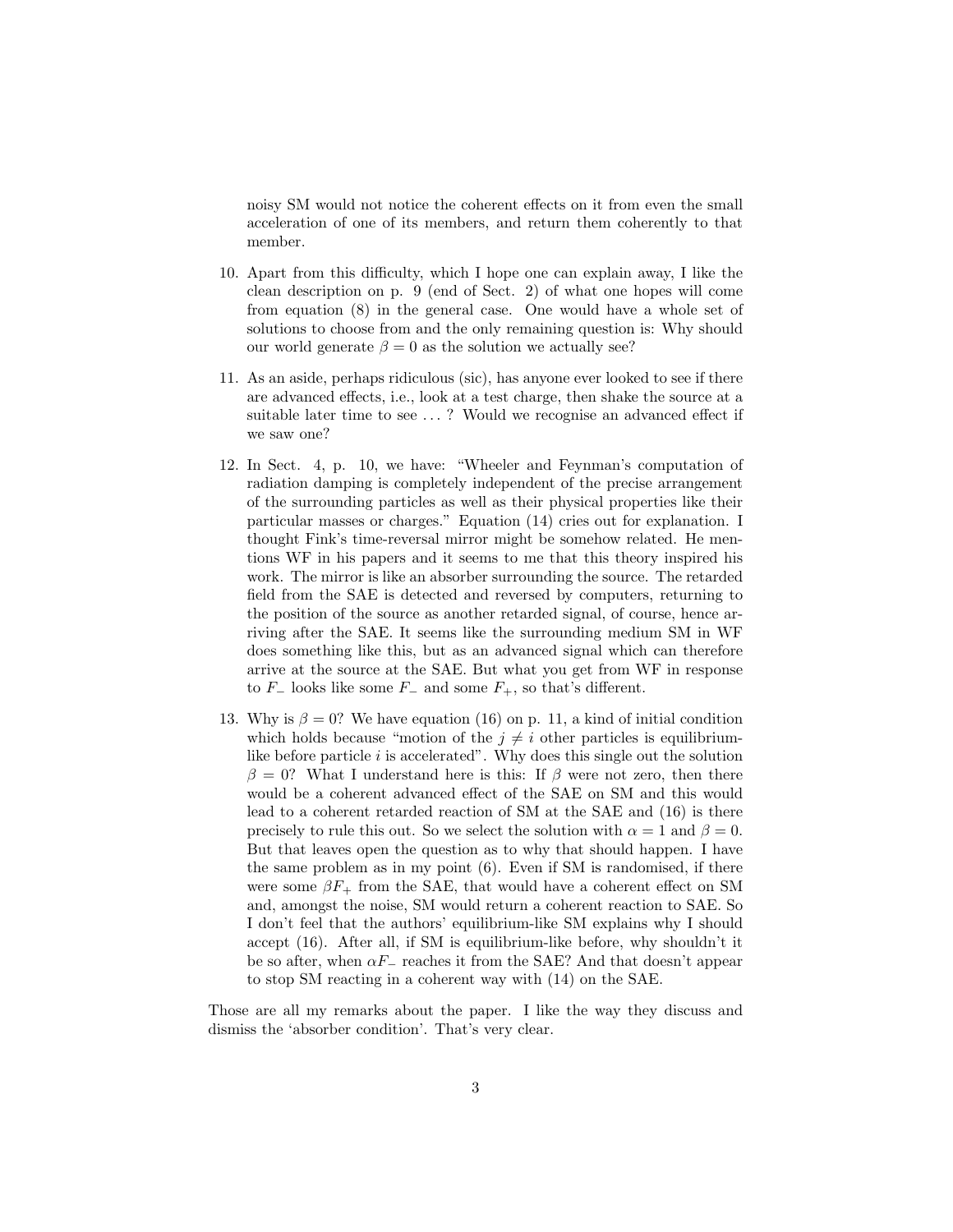Here is a different kind of question. At the beginning of their paper, the authors say: "[WF] is the only theory of classical electrodynamics that has been shown to be capable of predicting radiation phenomena". But is that true? We don't need WF to see why antennas radiate, do we? Surely they should add the words "... predicting radiation phenomena by point particles"? I really need someone to spell out to me why the explanation for radiation by considering self-forces in spatially extended charge distributions is not valid.

In response, one of the authors replied like this:

I think [all these questions] are all but one big question: Why is the treatment of WF consistent and believable, since it seems to break symmetry from the very beginning? What WF do and we repeat in the paper is a consistency check for a particular solution. The action of the atypical SAE on the SM is described effectively by retarded action and then one checks whether this is consistent with the dynamics. The SM's action will be a radiation friction. It is very important and may not be stressed enough in the paper that what is computed (i.e., the back reaction of the SM) is only statistical, and fluctuations are not spelled out or further scrutinized. Therefore the natural question as to why not every SM particle which gets a a kick from the SAE should obey the same effective description is indeed a question of scale. The SAE is clearly out of 'equilibrium' while the SM particles stay 'more or less' in equilibrium concerning their action on the SM/SAE. Their effect is lost within fluctuations. It is as in the Brownian motion of a fast particle which gets some friction (Stokes' law, let's say) from the gas, and although every gas molecule also suffers friction, that 'systematic' part of the motion is hidden by the fluctuations and not considered in the heuristic arguments. I do find it hard at this moment to say things more explicitly, which I guess would actually mean that we would be able to give a microscopic derivation of the radiation friction. We are a long way from that. At the moment we can only ask whether the effect of radiation friction is consistent with WF, where the environment is a bath at equilibrium (at least for the interaction with the SAE). I concede that the situation of the Brownian particle seems more easily accepted, but I feel that in the end the argument in WF cuts the same way. The SM particles do not in total conspire in a way in which the damping of the SAE is cancelled. Perhaps one should start looking first for a radiation friction equation incorporating fluctuations. That could be helpful.

Of course, it is the statement that "the SM particles stay more or less in equilibrium concerning their action on the SM/SAE" that bothers me, because it seems to me that they only need to be somehow coherently slightly off equilibrium, and it seems to me that they would indeed be coherently slightly off equilibrium if stimulated by the acceleration of any particle whatever, no matter how insignificant that acceleration might seem.